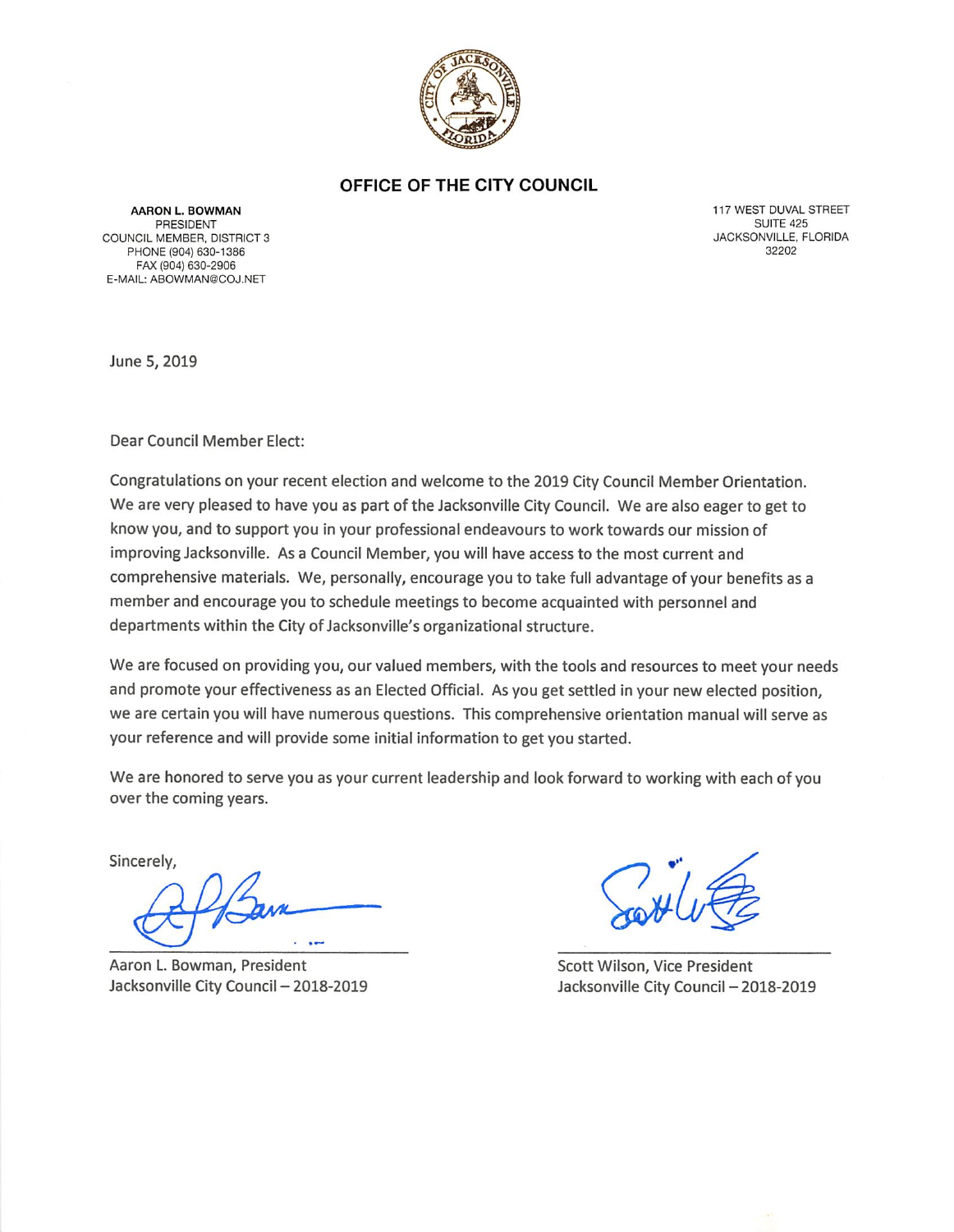

#### OFFICE OF THE CITY COUNCIL

CHERYL L. BROWN **DIRECTOR** OFFICE (904) 630-1452 FAX (904) 630-2906 E-MAIL clbrwn@coj.net

117 WEST DUVAL STREET, SUITE 425 4TH FLOOR, CITY HALL JACKSONVILLE, FLORIDA 32202

June 5, 2019

Dear Council Member Elect:

Congratulations on your recent election and welcome to the 2019 City Council Member Orientation. We are looking forward to the next four years and the potential of the Council as individuals and as a body to impact the quality of life of the citizens we serve. As Council Members, you follow an impressive heritage complete with the vision of pioneers in government who set about to build a consolidated government - more streamlined, credible and accountable.

This orientation is just part of the training, education and experience we plan to offer you and your assistant over the next year. We know that you will have many questions and hope that the information shared with you over the next three days will provide answers. Please know that your council staff welcomes the opportunity to help you in any way possible to make your transition and term of office smoother.

The Council Staff has worked diligently to present you with the best possible tools and resources to begin this most auspicious task....ahead of you. We hope you find this orientation insightful, informative, interesting and inspirational.

We look forward to working with each of you over the coming years.

Sincerely, l L. Kinn Dr. Cheryl L **Brown** 

Director/Council Secretary Jacksonville City Council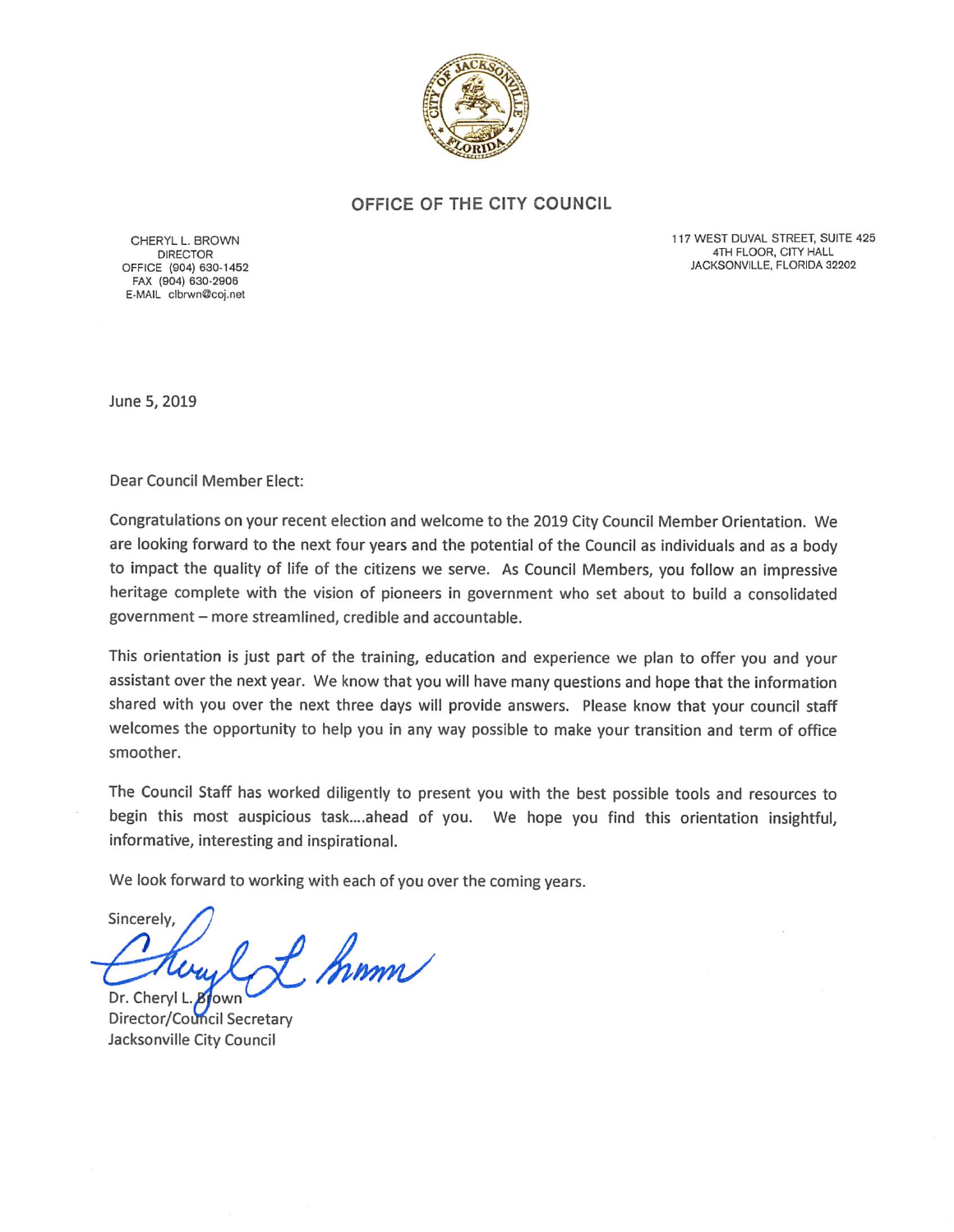# **JACKSONVILLE CITY COUNCIL**

# **2019 ORIENTATION Volume I**



**Cheryl L. Brown, Director/Council Secretary** 

MAY 2019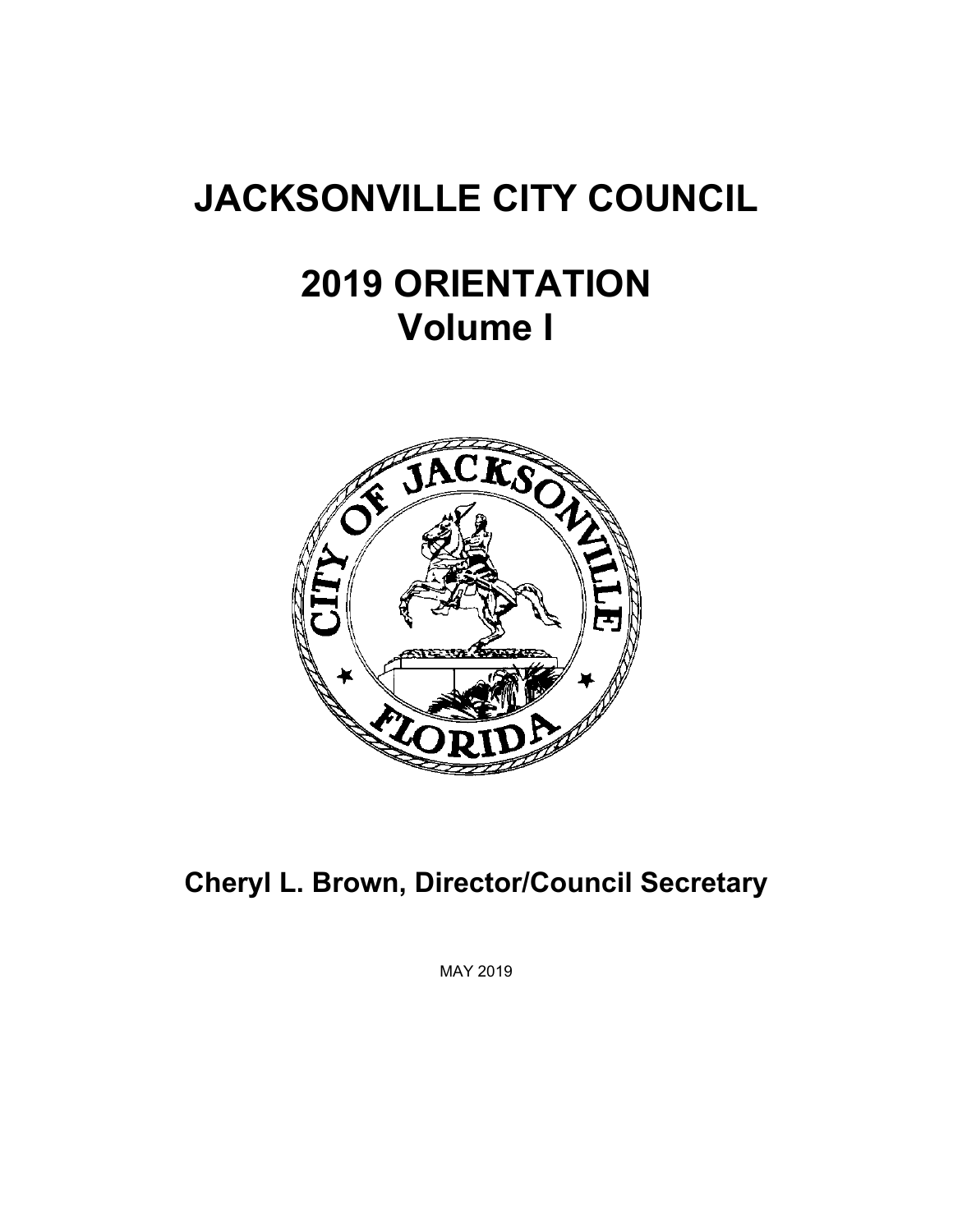## **Jacksonville City Council 2019 Orientation Program**

PROGRAM AGENDA

Day One Wednesday, June 5, 2019 City Hall at St. James

| <b>Time</b>      | <b>Events, Sessions &amp; Topics</b><br>Moderator: Cheryl L. Brown - Director                 | <b>Speakers</b>                                                              |
|------------------|-----------------------------------------------------------------------------------------------|------------------------------------------------------------------------------|
| $8:00 - 8:15$ am | <b>Registration - Continental Breakfast</b><br>(Lynwood Roberts Room – 1 <sup>st</sup> Floor) |                                                                              |
| $8:15-8:30$ am   | Session #1: Welcome & Introductions<br>1. Council Members<br>2. Council Members-Elect         | Scott Wilson, Vice President<br>Aaron L. Bowman, President<br>(Video)        |
| 8:30-9:00 am     | <b>Session #2: Council Office Organization</b>                                                | Cheryl L. Brown                                                              |
|                  | 1. Research Division<br>2. Administrative Services<br>3. Legislative Services                 | <b>Jeff Clements</b><br><b>Kristi Sikes</b><br><b>Carol Owens</b>            |
| $9:00-12:30$ pm  | Session #3: Office of Ethics, Compliance, & Oversight<br><b>Office of General Counsel</b>     | Carla Miller<br><b>Jason Gabriel</b><br>Margaret M. Sidman<br>Paige Johnston |
| 12:30-1:30 pm    | $\sim$ Lunch $\sim$<br>(Lynwood Roberts Room – 1 <sup>st</sup> Floor)                         |                                                                              |
| $1:30-5:00$ pm   | <b>Session #4: Office of General Counsel</b>                                                  | <b>Jason Gabriel</b>                                                         |
| $5:00$ pm        | Session #5: Q&A - Council Member Round Table                                                  |                                                                              |

~~ Adjourn Day One ~~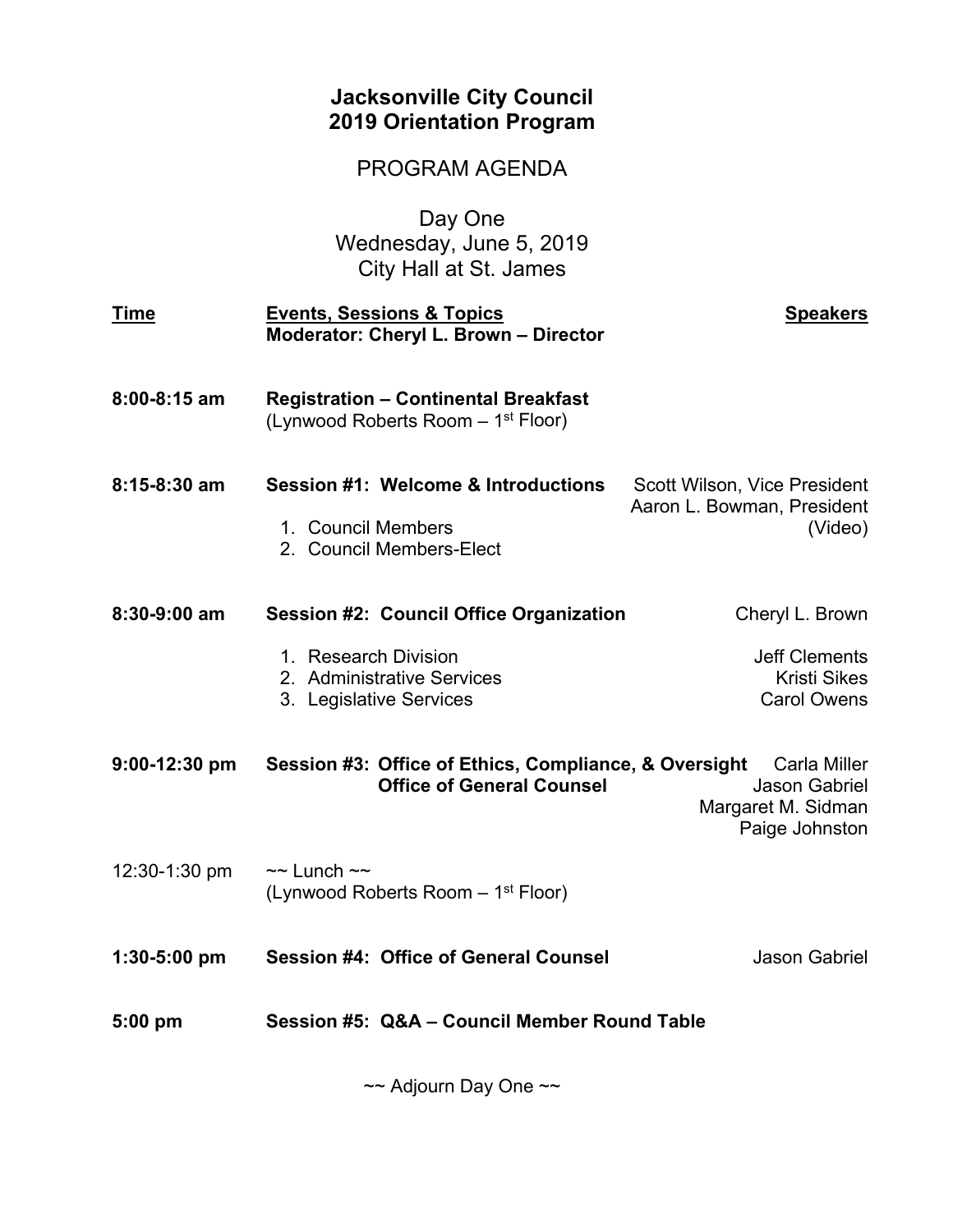## **Jacksonville City Council 2019 Orientation Program**

## PROGRAM AGENDA

Day Two Thursday, June 6, 2019 City Hall at St. James

| <b>Time</b>      | <b>Events, Sessions &amp; Topics</b><br>Moderator: Cheryl L. Brown - Director                                                                                                                                          | <b>Speakers</b>                                            |
|------------------|------------------------------------------------------------------------------------------------------------------------------------------------------------------------------------------------------------------------|------------------------------------------------------------|
| $8:00 - 8:30$ am | <b>Registration - Continental Breakfast</b><br>(Lynwood Roberts Room – 1 <sup>st</sup> Floor)                                                                                                                          |                                                            |
| $8:30-8:45$ am   | <b>Greetings</b>                                                                                                                                                                                                       | Aaron L. Bowman, President                                 |
| 8:45-10:30 am    | Session #1: How a Bill Becomes a Law                                                                                                                                                                                   | Margaret M. Sidman                                         |
| 10:30-12:00 pm   | <b>Mock Meeting &amp; Chamber Orientation</b><br>Session #2:<br><b>Mandatory Training</b><br>(Council Chamber - 1 <sup>st</sup> Floor)<br>1. Voting<br>a. Chamber Equipment<br>b. Attendance<br>2. Committee Procedure | Cheryl Brown,<br>Carol Owens &<br><b>Jessica Matthews</b>  |
| 12:00-1:00 pm    | $\sim$ Lunch $\sim$<br>(Lynwood Roberts Room - 1 <sup>st</sup> Floor)                                                                                                                                                  |                                                            |
| $1:00-4:30$ pm   | Session #3: Budget                                                                                                                                                                                                     |                                                            |
|                  | 1. Council Auditor's Office<br>2. COJ Budget Officer<br>3. COJ Chief Administrative Officer<br>and Introduction of Department Heads                                                                                    | Kim Taylor<br>Patrick "Joey" Grieve<br><b>Brian Hughes</b> |
| $4:30$ pm        | Session #4: Q&A - Council Member Round Table                                                                                                                                                                           |                                                            |

~~ Adjourn Day Two~~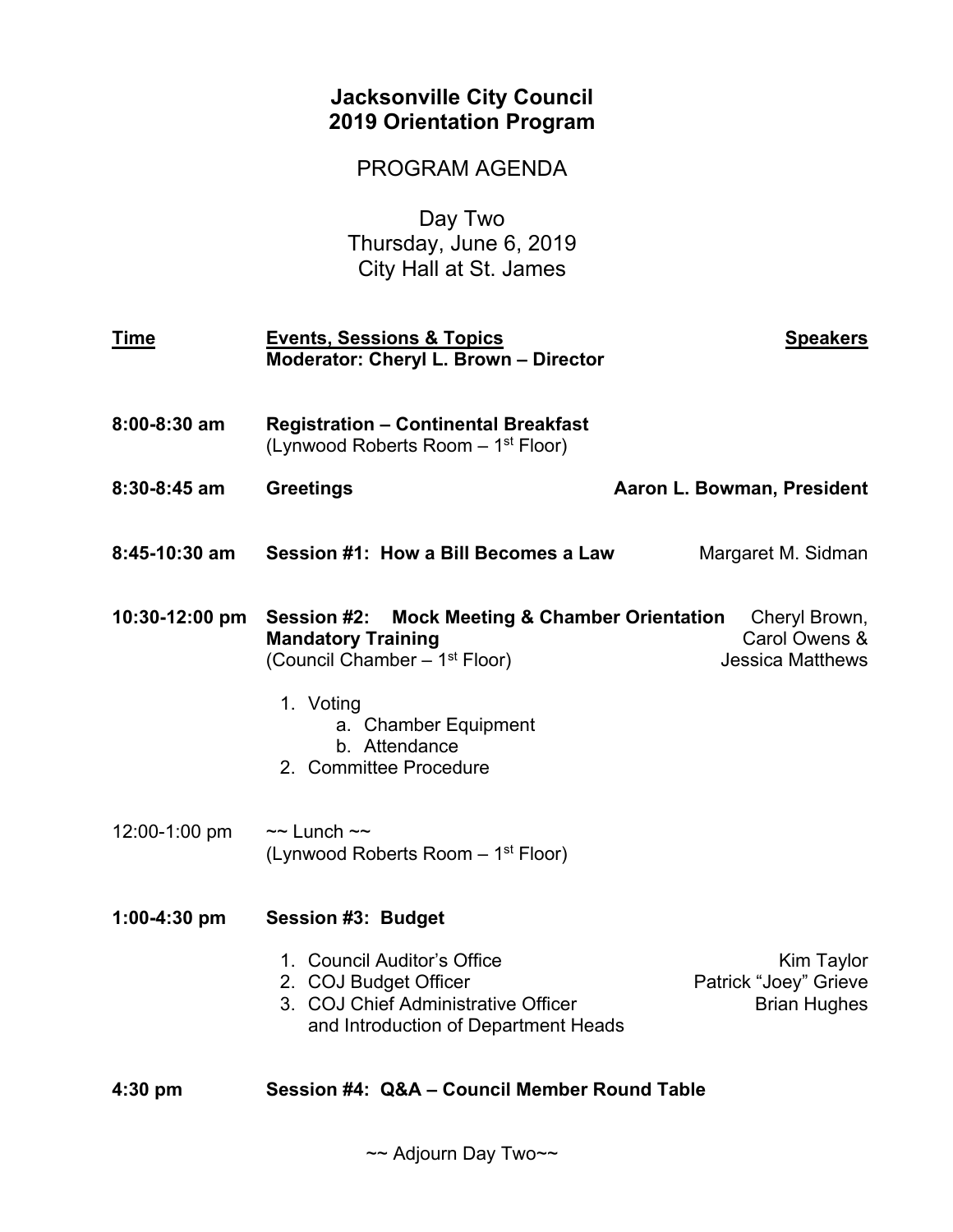

### **Jacksonville City Council Orientation Program Consolidated Government, Independent Authorities, And Constitutional Officers Davis College of Business, Jacksonville University**

### **Program Agenda – Draft 5/28/19 June 7, 2019**

| <b>Time</b>       | <b>Topic</b>                                  | <b>Speaker</b>                                                                       |
|-------------------|-----------------------------------------------|--------------------------------------------------------------------------------------|
| $8:30 - 9:00$     | <b>Registration and Continental Breakfast</b> |                                                                                      |
| $9:00 - 9:15$     | Welcome and Program Overview                  | Honorable Aaron Bowman<br>President, City Council                                    |
| $9:15 - 9:45$     | Jacksonville's Consolidated Government        | <b>Rick Mullaney, Director</b><br>Public Policy Institute<br>Jacksonville University |
| $9:45 - 11:15$    | <b>Independent Authorities</b>                | JAA, JEA, JPA, JTA                                                                   |
|                   | <b>Break (15 minutes)</b>                     |                                                                                      |
| $11:30 - 12:00$   | Sheriff's Office                              | Mike Williams, Sheriff<br>City of Jacksonville                                       |
| $12:00 - 1:00$    | Lunch                                         | Honorable Lenny Curry<br>Mayor, City of Jacksonville                                 |
| $1:00 - 2:15$     | <b>Constitutional Officers</b>                | Clerk of Court, Property<br>Appraiser, Supervisor of<br>Elections, Tax Collector     |
|                   | <b>Break (15 minutes)</b>                     |                                                                                      |
| $2:30 - 3:00$     | Duval County Public Schools                   | Diana Greene,<br>Superintendent, DCPS                                                |
| $3:00 \text{ pm}$ | <b>Closing Comments</b>                       | Aaron Bowman                                                                         |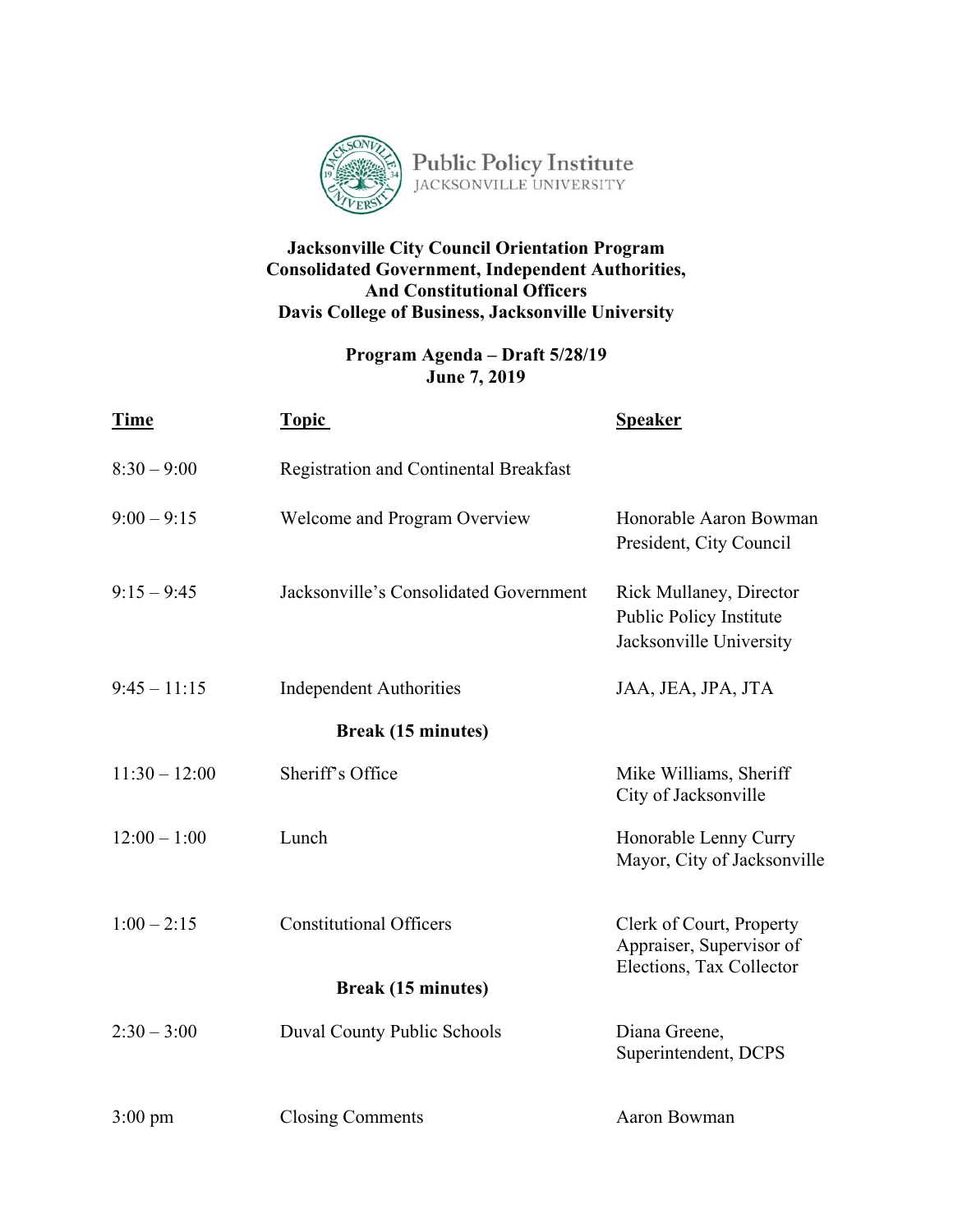#### **Jacksonville City Council 2019 ECA Public Notice, Records Retention, Sunshine Compliance Training and Office Protocol Training**

## PROGRAM AGENDA

Friday, June 7, 2019 City Hall at St. James Lynwood Roberts Room – 1st Floor

| <u>Time</u>   | <b>Events, Sessions &amp; Topics</b><br>Moderator: Cheryl L. Brown - Director                                                                                                                                                                                                                                                                                                                                                                                                                                                                                                                                                                                                                                                                                                                                                                                                                                                                                                                                                                                                                                                   | <b>Speakers</b> |
|---------------|---------------------------------------------------------------------------------------------------------------------------------------------------------------------------------------------------------------------------------------------------------------------------------------------------------------------------------------------------------------------------------------------------------------------------------------------------------------------------------------------------------------------------------------------------------------------------------------------------------------------------------------------------------------------------------------------------------------------------------------------------------------------------------------------------------------------------------------------------------------------------------------------------------------------------------------------------------------------------------------------------------------------------------------------------------------------------------------------------------------------------------|-----------------|
| 8:00-8:30 am  | <b>Registration - Continental Breakfast</b><br>(Lynwood Roberts Room – 1 <sup>st</sup> Floor)                                                                                                                                                                                                                                                                                                                                                                                                                                                                                                                                                                                                                                                                                                                                                                                                                                                                                                                                                                                                                                   |                 |
| 8:30-10:00 am | <b>Session #1: Public Notice Requirements</b><br>(Chapter 15, Ordinance Code -<br>Jacksonville Sunshine Law Compliance Act)<br>1. Council Public Meetings<br>a. Compliance - 2007-733-E & 2010-135-E<br>24 Hour Notification<br>$\bullet$<br>72 Hour Posting of Written Minutes<br>$\bullet$<br>Responsibilities of Executive Council Assistant<br>$\bullet$<br>Posting to Web Page<br>$\bullet$<br>Tracking - Auditing Requirements<br>$\bullet$<br><b>Meeting Room Requirement</b><br>$\bullet$<br>b. Noticing of Council Public Meetings<br>(Samples located: G:Shared/Sample Council Public<br>Notices)<br>Notice – Two Elected Officials Meeting<br>$\bullet$<br>Notice - Two Council Members Meeting<br>$\bullet$<br>Excusal - All Council Business<br>$\bullet$<br><b>Excusal – Standing Committee</b><br>$\bullet$<br><b>Excused Lateness</b><br>$\bullet$<br><b>Excused Early Departure</b><br>$\bullet$<br><b>Amended Notices</b><br>$\bullet$<br><b>Cancellation Notices</b><br>$\bullet$<br>c. Council Calendar – Room Reservation<br><b>Detailed Process Review</b><br>$\bullet$<br>(All fields must be completed) | Cheryl L. Brown |